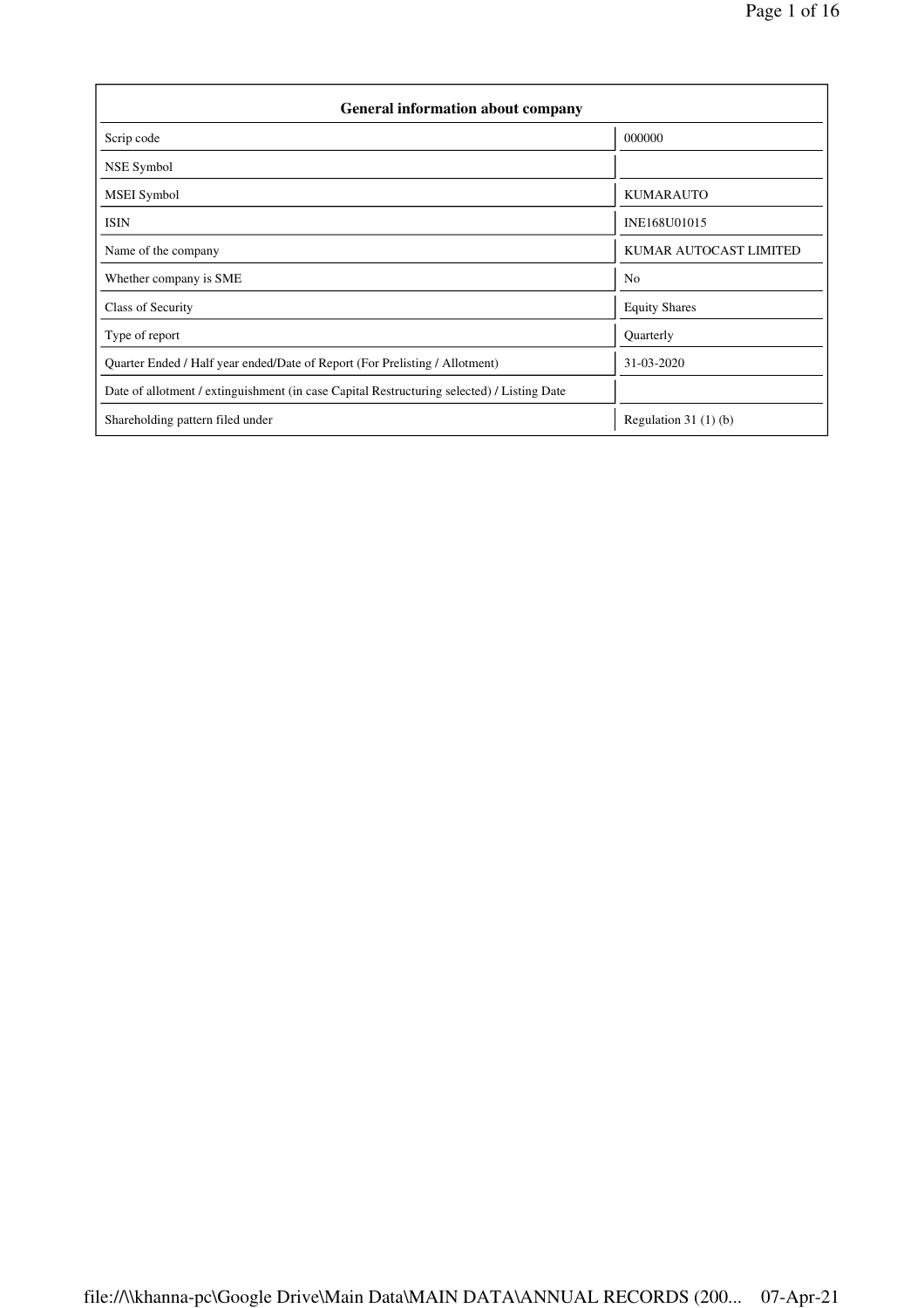|                | <b>Declaration</b>                                                                        |                |                                |                       |                             |  |  |  |  |  |  |
|----------------|-------------------------------------------------------------------------------------------|----------------|--------------------------------|-----------------------|-----------------------------|--|--|--|--|--|--|
| Sr.<br>No.     | Particular                                                                                | Yes/No         | Promoter and<br>Promoter Group | Public<br>shareholder | Non Promoter-<br>Non Public |  |  |  |  |  |  |
| 1              | Whether the Listed Entity has issued any partly paid<br>up shares?                        | N <sub>0</sub> | N <sub>0</sub>                 | N <sub>0</sub>        | N <sub>0</sub>              |  |  |  |  |  |  |
| $\overline{c}$ | Whether the Listed Entity has issued any Convertible<br>Securities?                       | N <sub>0</sub> | N <sub>o</sub>                 | N <sub>0</sub>        | N <sub>0</sub>              |  |  |  |  |  |  |
| 3              | Whether the Listed Entity has issued any Warrants?                                        | N <sub>0</sub> | N <sub>o</sub>                 | N <sub>o</sub>        | N <sub>0</sub>              |  |  |  |  |  |  |
| 4              | Whether the Listed Entity has any shares against<br>which depository receipts are issued? |                | N <sub>0</sub>                 | N <sub>o</sub>        | N <sub>o</sub>              |  |  |  |  |  |  |
| 5              | Whether the Listed Entity has any shares in locked-in?                                    | N <sub>0</sub> | N <sub>0</sub>                 | N <sub>o</sub>        | N <sub>o</sub>              |  |  |  |  |  |  |
| 6              | Whether any shares held by promoters are pledge or<br>otherwise encumbered?               | N <sub>0</sub> | N <sub>o</sub>                 |                       |                             |  |  |  |  |  |  |
| $\overline{7}$ | Whether company has equity shares with differential<br>voting rights?                     | N <sub>o</sub> | N <sub>o</sub>                 | N <sub>0</sub>        | No                          |  |  |  |  |  |  |
| 8              | Whether the listed entity has any significant beneficial<br>owner?                        | N <sub>0</sub> |                                |                       |                             |  |  |  |  |  |  |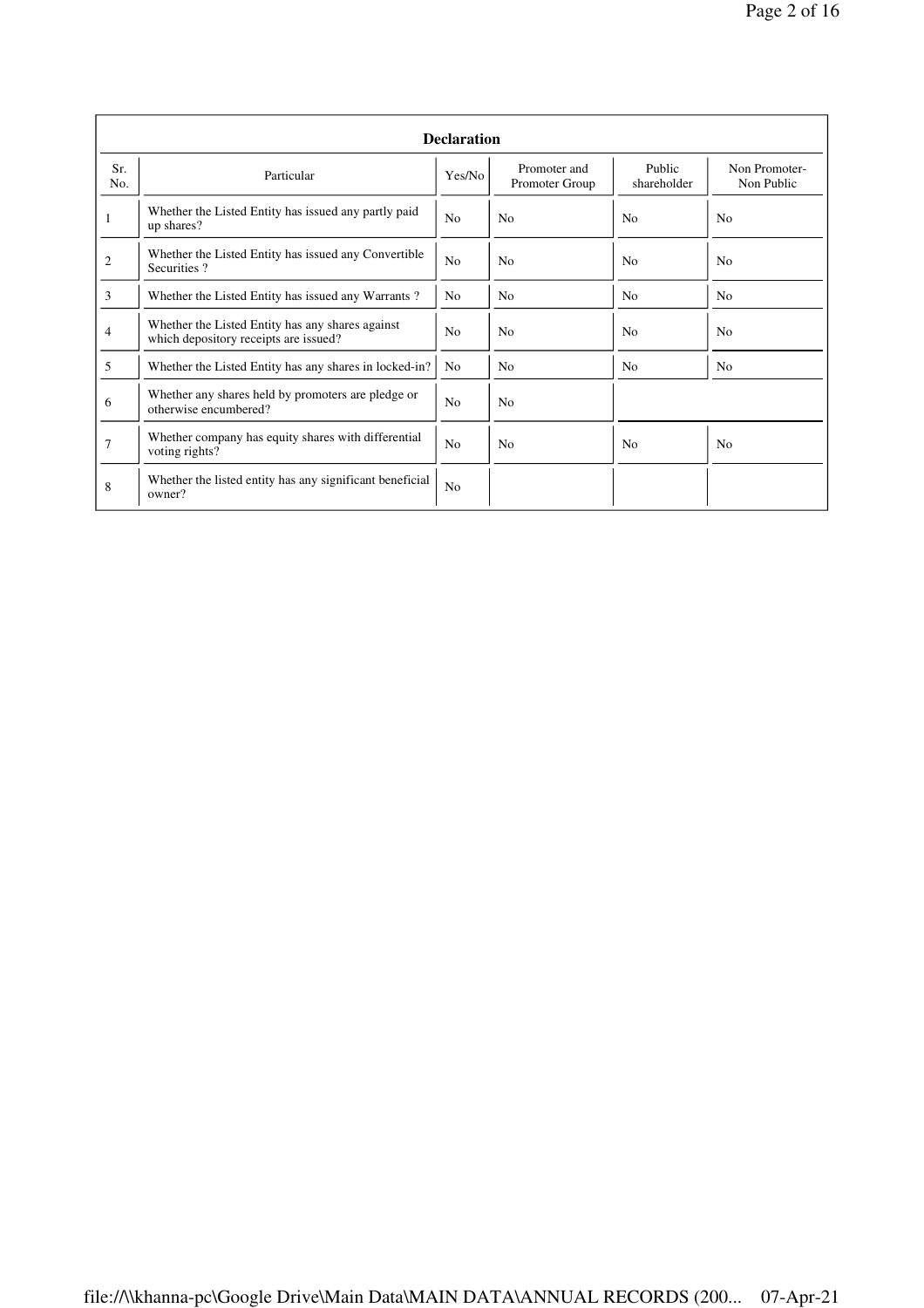|                          | Table I - Summary Statement holding of specified securities |                         |                        |                                 |                                    |                             |                                                        |                           |               |                                      |                                   |  |  |  |
|--------------------------|-------------------------------------------------------------|-------------------------|------------------------|---------------------------------|------------------------------------|-----------------------------|--------------------------------------------------------|---------------------------|---------------|--------------------------------------|-----------------------------------|--|--|--|
|                          |                                                             |                         | No. of<br>fully        | No.<br><b>Of</b><br>Partly      | No. Of                             | Total<br>nos.               | Shareholding<br>as a $%$ of<br>total no. of            | class of securities (IX)  |               | Number of Voting Rights held in each |                                   |  |  |  |
| Category<br>$($ $\Gamma$ | Category<br>of<br>shareholder                               | Nos. Of<br>shareholders | paid up<br>equity      | paid-<br>up                     | shares<br>underlying<br>Depository | shares<br>held<br>$(VII) =$ | shares<br>(calculated as                               | No of Voting (XIV) Rights |               |                                      |                                   |  |  |  |
|                          | (II)                                                        | (III)                   | shares<br>held<br>(IV) | equity<br>shares<br>held<br>(V) | Receipts<br>(VI)                   | $(IV)+$<br>$(V)+$<br>(VI)   | per SCRR,<br>1957) (VIII)<br>As a $%$ of<br>$(A+B+C2)$ | Class<br>eg: X            | Class<br>eg:y | Total                                | Total as a<br>$%$ of<br>$(A+B+C)$ |  |  |  |
| (A)                      | Promoter<br>&<br>Promoter<br>Group                          | 6                       | 3756900                |                                 |                                    | 3756900                     | 72.43                                                  | 3756900                   |               | 3756900                              | 72.43                             |  |  |  |
| (B)                      | Public                                                      | 100                     | 1430100                |                                 |                                    | 1430100                     | 27.57                                                  | 1430100                   |               | 1430100                              | 27.57                             |  |  |  |
| (C)                      | Non<br>Promoter-<br>Non Public                              |                         |                        |                                 |                                    |                             |                                                        |                           |               |                                      |                                   |  |  |  |
| (C1)                     | <b>Shares</b><br>underlying<br><b>DRs</b>                   |                         |                        |                                 |                                    |                             |                                                        |                           |               |                                      |                                   |  |  |  |
| (C2)                     | Shares held<br>by<br>Employee<br>Trusts                     |                         |                        |                                 |                                    |                             |                                                        |                           |               |                                      |                                   |  |  |  |
|                          | Total                                                       | 106                     | 5187000                |                                 |                                    | 5187000                     | 100                                                    | 5187000                   |               | 5187000                              | 100                               |  |  |  |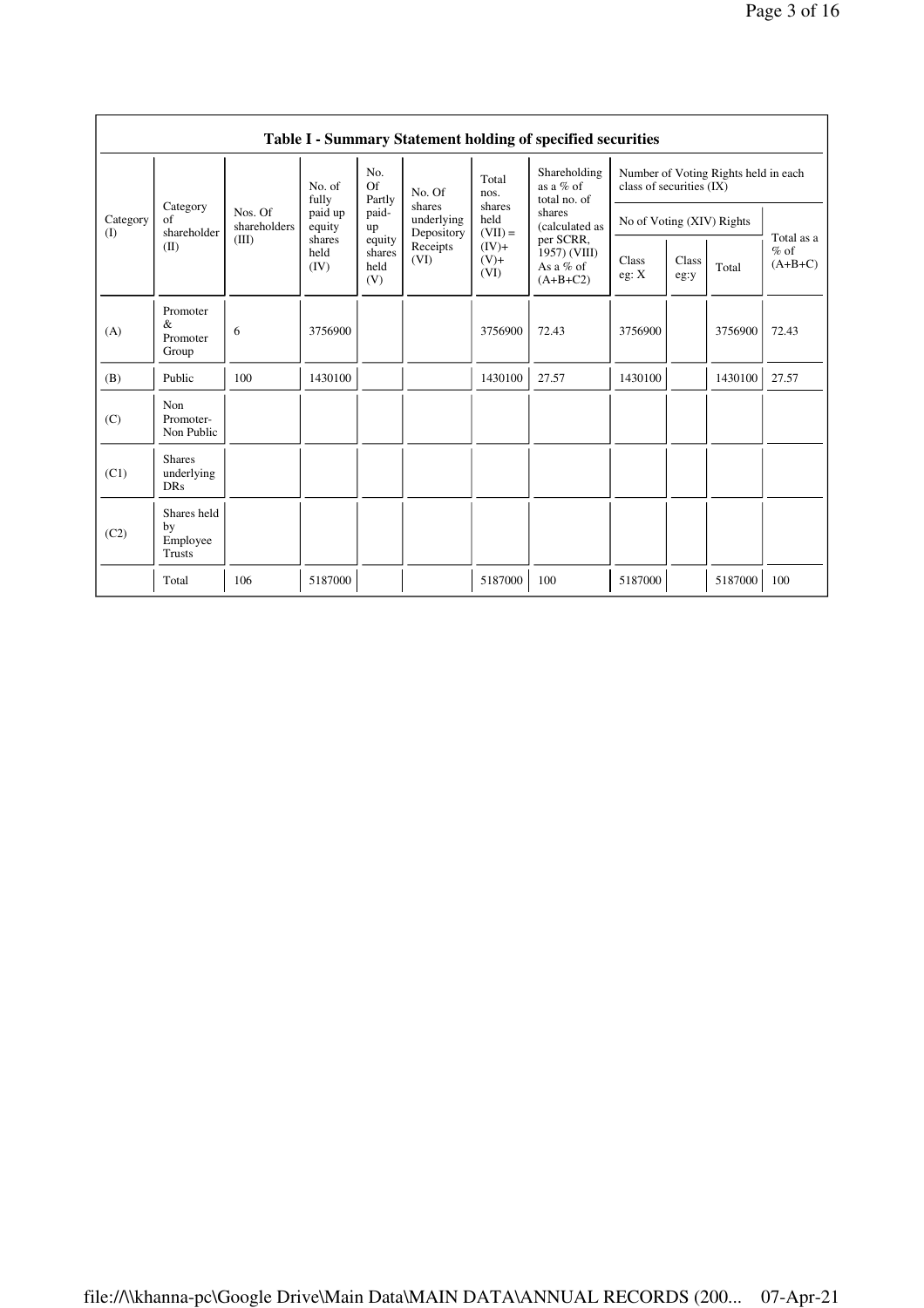|          |                                                                                                                                                                                                                              |                                                                |                                                                                                 | Table I - Summary Statement holding of specified securities                                    |                                                         |            |                                                                               |  |                                                                         |
|----------|------------------------------------------------------------------------------------------------------------------------------------------------------------------------------------------------------------------------------|----------------------------------------------------------------|-------------------------------------------------------------------------------------------------|------------------------------------------------------------------------------------------------|---------------------------------------------------------|------------|-------------------------------------------------------------------------------|--|-------------------------------------------------------------------------|
| Category | No. Of<br>No. of<br><b>Shares</b><br><b>Shares</b><br>Category<br>Underlying<br>Underlying<br>of<br>Outstanding<br>shareholder<br>Outstanding<br>convertible<br>Warrants<br>(II)<br>securities<br>$(X_i)$<br>(X)<br>Promoter |                                                                | No. Of<br><b>Shares</b><br>Underlying<br>Outstanding                                            | Shareholding,<br>as a $%$<br>assuming full<br>conversion of<br>convertible<br>securities (as a | Number of<br>Locked in<br>shares $(XII)$                |            | Number of<br><b>Shares</b><br>pledged or<br>otherwise<br>encumbered<br>(XIII) |  | Number of<br>equity shares<br>held in<br>dematerialized<br>form $(XIV)$ |
| (1)      |                                                                                                                                                                                                                              | convertible<br>securities<br>and No. Of<br>Warrants<br>(Xi)(a) | percentage of<br>diluted share<br>capital) $(XI)$ =<br>$(VII)+(X)$ As a<br>$%$ of<br>$(A+B+C2)$ | No.<br>(a)                                                                                     | As a<br>$%$ of<br>total<br><b>Shares</b><br>held<br>(b) | No.<br>(a) | As a<br>$%$ of<br>total<br>Shares<br>held<br>(b)                              |  |                                                                         |
| (A)      | $\&$<br>Promoter<br>Group                                                                                                                                                                                                    |                                                                |                                                                                                 | 72.43                                                                                          |                                                         |            |                                                                               |  | 3756900                                                                 |
| (B)      | Public                                                                                                                                                                                                                       |                                                                |                                                                                                 | 27.57                                                                                          |                                                         |            |                                                                               |  | $\mathbf{0}$                                                            |
| (C)      | Non<br>Promoter-<br>Non Public                                                                                                                                                                                               |                                                                |                                                                                                 |                                                                                                |                                                         |            |                                                                               |  |                                                                         |
| (C1)     | <b>Shares</b><br>underlying<br><b>DRs</b>                                                                                                                                                                                    |                                                                |                                                                                                 |                                                                                                |                                                         |            |                                                                               |  |                                                                         |
| (C2)     | Shares held<br>by<br>Employee<br>Trusts                                                                                                                                                                                      |                                                                |                                                                                                 |                                                                                                |                                                         |            |                                                                               |  |                                                                         |
|          | Total                                                                                                                                                                                                                        |                                                                |                                                                                                 | 100                                                                                            |                                                         |            |                                                                               |  | 3756900                                                                 |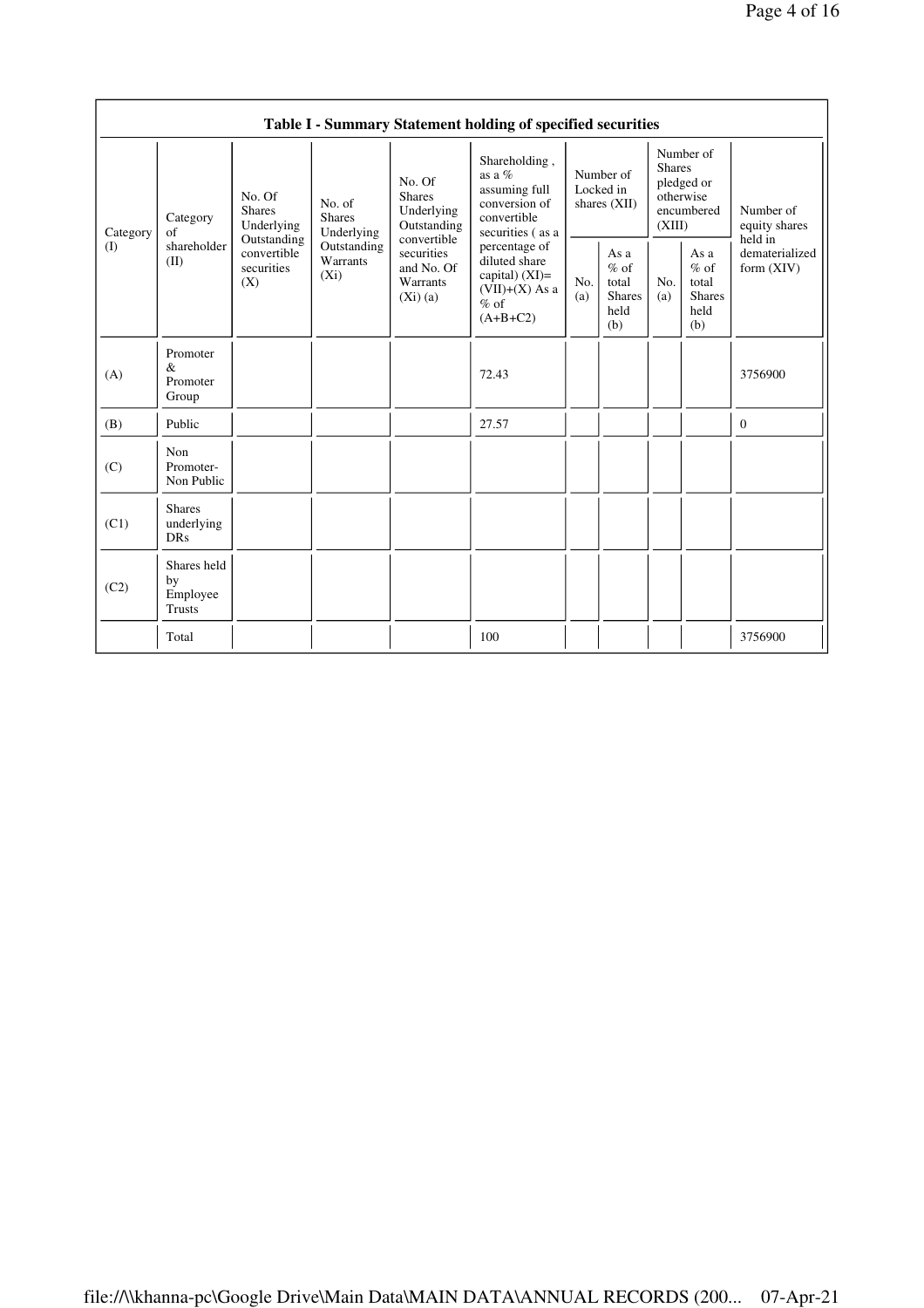|                                                                                                | Table II - Statement showing shareholding pattern of the Promoter and Promoter Group                                |                         |                            |                                 |                                    |                             |                                                  |                           |                                                                  |         |                                 |  |  |
|------------------------------------------------------------------------------------------------|---------------------------------------------------------------------------------------------------------------------|-------------------------|----------------------------|---------------------------------|------------------------------------|-----------------------------|--------------------------------------------------|---------------------------|------------------------------------------------------------------|---------|---------------------------------|--|--|
|                                                                                                |                                                                                                                     |                         | No. of                     | No.<br>Of<br>Partly             | No. Of                             | Total<br>nos.               | Shareholding<br>as a % of<br>total no. of        |                           | Number of Voting Rights held in<br>each class of securities (IX) |         |                                 |  |  |
| Sr.                                                                                            | Category &<br>Name of the                                                                                           | Nos. Of<br>shareholders | fully<br>paid up<br>equity | paid-<br>up                     | shares<br>underlying<br>Depository | shares<br>held<br>$(VII) =$ | shares<br>(calculated<br>as per                  | No of Voting (XIV) Rights |                                                                  |         | Total<br>as a %                 |  |  |
|                                                                                                | Shareholders (I)                                                                                                    | (III)                   | shares<br>held<br>(IV)     | equity<br>shares<br>held<br>(V) | Receipts<br>(VI)                   | $(IV)+$<br>$(V)+$<br>(VI)   | SCRR,<br>1957) (VIII)<br>As a % of<br>$(A+B+C2)$ | Class<br>eg: X            | Class<br>eg:y                                                    | Total   | of<br>Total<br>Voting<br>rights |  |  |
| А                                                                                              | Table II - Statement showing shareholding pattern of the Promoter and Promoter Group                                |                         |                            |                                 |                                    |                             |                                                  |                           |                                                                  |         |                                 |  |  |
| (1)                                                                                            | Indian                                                                                                              |                         |                            |                                 |                                    |                             |                                                  |                           |                                                                  |         |                                 |  |  |
| (a)                                                                                            | Individuals/Hindu<br>undivided Family                                                                               | 6                       | 3756900                    |                                 |                                    | 3756900                     | 72.43                                            | 3756900                   |                                                                  | 3756900 | 72.43                           |  |  |
| Sub-Total<br>(A)(1)                                                                            |                                                                                                                     | 6                       | 3756900                    |                                 |                                    | 3756900                     | 72.43                                            | 3756900                   |                                                                  | 3756900 | 72.43                           |  |  |
| (2)                                                                                            | Foreign                                                                                                             |                         |                            |                                 |                                    |                             |                                                  |                           |                                                                  |         |                                 |  |  |
| Total<br>Shareholding<br>of Promoter<br>and<br>Promoter<br>Group $(A)=$<br>$(A)(1)+(A)$<br>(2) |                                                                                                                     | 6                       | 3756900                    |                                 |                                    | 3756900                     | 72.43                                            | 3756900                   |                                                                  | 3756900 | 72.43                           |  |  |
| B                                                                                              | Table III - Statement showing shareholding pattern of the Public shareholder                                        |                         |                            |                                 |                                    |                             |                                                  |                           |                                                                  |         |                                 |  |  |
| (1)                                                                                            | Institutions                                                                                                        |                         |                            |                                 |                                    |                             |                                                  |                           |                                                                  |         |                                 |  |  |
| (3)                                                                                            | Non-institutions                                                                                                    |                         |                            |                                 |                                    |                             |                                                  |                           |                                                                  |         |                                 |  |  |
| (a(i))                                                                                         | Individuals -<br>i.Individual<br>shareholders<br>holding nominal<br>share capital up<br>to Rs. 2 lakhs.             | 85                      | 466200                     |                                 |                                    | 466200                      | 8.99                                             | 466200                    |                                                                  | 466200  | 8.99                            |  |  |
| (a(ii))                                                                                        | Individuals - ii.<br>Individual<br>shareholders<br>holding nominal<br>share capital in<br>excess of Rs. 2<br>lakhs. | 15                      | 963900                     |                                 |                                    | 963900                      | 18.58                                            | 963900                    |                                                                  | 963900  | 18.58                           |  |  |
| Sub-Total<br>(B)(3)                                                                            |                                                                                                                     | 100                     | 1430100                    |                                 |                                    | 1430100                     | 27.57                                            | 1430100                   |                                                                  | 1430100 | 27.57                           |  |  |
| <b>Total Public</b><br>Shareholding<br>$(B)=(B)(1)+$<br>$(B)(2)+(B)$<br>(3)                    |                                                                                                                     | 100                     | 1430100                    |                                 |                                    | 1430100                     | 27.57                                            | 1430100                   |                                                                  | 1430100 | 27.57                           |  |  |
| $\mathbf C$                                                                                    | Table IV - Statement showing shareholding pattern of the Non Promoter- Non Public shareholder                       |                         |                            |                                 |                                    |                             |                                                  |                           |                                                                  |         |                                 |  |  |
| Total<br>$(A+B+C2)$                                                                            |                                                                                                                     | 106                     | 5187000                    |                                 |                                    | 5187000                     | 100                                              | 5187000                   |                                                                  | 5187000 | 100                             |  |  |
| Total<br>$(A+B+C)$                                                                             |                                                                                                                     | 106                     | 5187000                    |                                 |                                    | 5187000                     | 100                                              | 5187000                   |                                                                  | 5187000 | 100                             |  |  |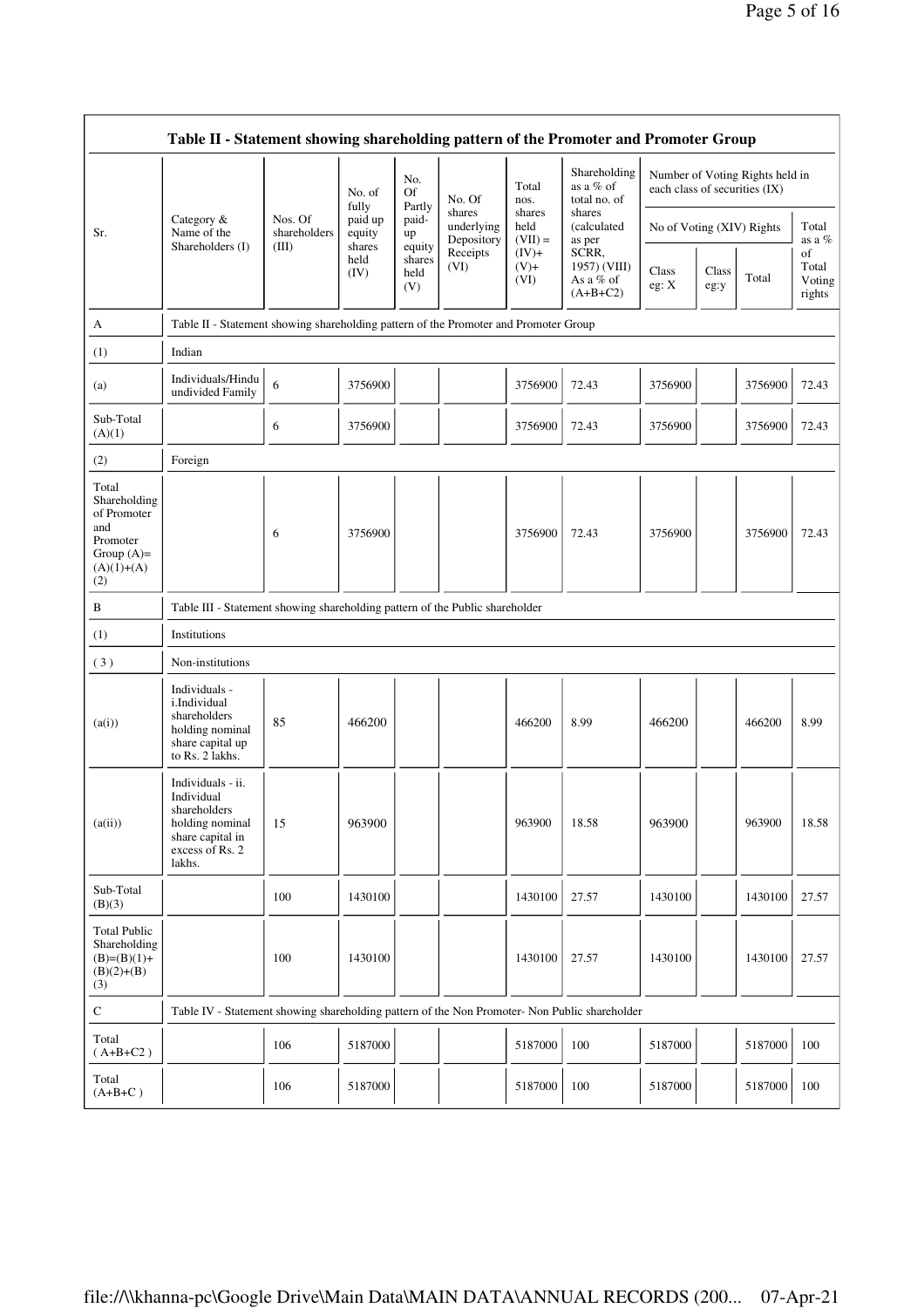| Table II - Statement showing shareholding pattern of the Promoter and Promoter Group    |                                                                                         |                                                      |                                                           |                                                                                                                                                                                    |                                          |                                                    |                                                                               |                                                       |                                       |  |  |
|-----------------------------------------------------------------------------------------|-----------------------------------------------------------------------------------------|------------------------------------------------------|-----------------------------------------------------------|------------------------------------------------------------------------------------------------------------------------------------------------------------------------------------|------------------------------------------|----------------------------------------------------|-------------------------------------------------------------------------------|-------------------------------------------------------|---------------------------------------|--|--|
| Sr.                                                                                     | No. Of<br><b>Shares</b><br>Underlying<br>Outstanding<br>convertible<br>securities $(X)$ | No. of<br><b>Shares</b><br>Underlying<br>Outstanding | No. Of Shares<br>Underlying<br>Outstanding<br>convertible | Shareholding, as<br>a % assuming full<br>conversion of<br>convertible<br>securities (as a<br>percentage of<br>diluted share<br>capital) (XI)=<br>(VII)+(X) As a %<br>of $(A+B+C2)$ | Number of<br>Locked in<br>shares $(XII)$ |                                                    | Number of<br><b>Shares</b><br>pledged or<br>otherwise<br>encumbered<br>(XIII) |                                                       | Number of<br>equity shares<br>held in |  |  |
|                                                                                         |                                                                                         | Warrants<br>$(X_i)$<br>(a)                           | securities and<br>No. Of<br>Warrants (Xi)                 |                                                                                                                                                                                    | No.<br>(a)                               | As a %<br>of total<br><b>Shares</b><br>held<br>(b) | No.<br>(a)                                                                    | As a $\%$<br>of total<br><b>Shares</b><br>held<br>(b) | dematerialized<br>form (XIV)          |  |  |
| A                                                                                       |                                                                                         |                                                      |                                                           | Table II - Statement showing shareholding pattern of the Promoter and Promoter Group                                                                                               |                                          |                                                    |                                                                               |                                                       |                                       |  |  |
| (1)                                                                                     | Indian                                                                                  |                                                      |                                                           |                                                                                                                                                                                    |                                          |                                                    |                                                                               |                                                       |                                       |  |  |
| (a)                                                                                     |                                                                                         |                                                      |                                                           | 72.43                                                                                                                                                                              |                                          |                                                    |                                                                               |                                                       | 3756900                               |  |  |
| Sub-Total (A)<br>(1)                                                                    |                                                                                         |                                                      |                                                           | 72.43                                                                                                                                                                              |                                          |                                                    |                                                                               |                                                       | 3756900                               |  |  |
| (2)                                                                                     | Foreign                                                                                 |                                                      |                                                           |                                                                                                                                                                                    |                                          |                                                    |                                                                               |                                                       |                                       |  |  |
| Total<br>Shareholding<br>of Promoter<br>and Promoter<br>Group $(A)=$<br>$(A)(1)+(A)(2)$ |                                                                                         |                                                      |                                                           | 72.43                                                                                                                                                                              |                                          |                                                    |                                                                               |                                                       | 3756900                               |  |  |
| B                                                                                       |                                                                                         |                                                      |                                                           | Table III - Statement showing shareholding pattern of the Public shareholder                                                                                                       |                                          |                                                    |                                                                               |                                                       |                                       |  |  |
| (1)                                                                                     | Institutions                                                                            |                                                      |                                                           |                                                                                                                                                                                    |                                          |                                                    |                                                                               |                                                       |                                       |  |  |
| (3)                                                                                     | Non-institutions                                                                        |                                                      |                                                           |                                                                                                                                                                                    |                                          |                                                    |                                                                               |                                                       |                                       |  |  |
| (a(i))                                                                                  |                                                                                         |                                                      |                                                           | 8.99                                                                                                                                                                               |                                          |                                                    |                                                                               |                                                       | $\theta$                              |  |  |
| (a(ii))                                                                                 |                                                                                         |                                                      |                                                           | 18.58                                                                                                                                                                              |                                          |                                                    |                                                                               |                                                       | $\mathbf{0}$                          |  |  |
| $Sub-Total(B)$<br>(3)                                                                   |                                                                                         |                                                      |                                                           | 27.57                                                                                                                                                                              |                                          |                                                    |                                                                               |                                                       | $\mathbf{0}$                          |  |  |
| <b>Total Public</b><br>Shareholding<br>$(B)=(B)(1)+$<br>$(B)(2)+(B)(3)$                 |                                                                                         |                                                      |                                                           | 27.57                                                                                                                                                                              |                                          |                                                    |                                                                               |                                                       | $\Omega$                              |  |  |
| $\mathbf C$                                                                             |                                                                                         |                                                      |                                                           | Table IV - Statement showing shareholding pattern of the Non Promoter- Non Public shareholder                                                                                      |                                          |                                                    |                                                                               |                                                       |                                       |  |  |
| Total<br>$(A+B+C2)$                                                                     |                                                                                         |                                                      |                                                           | 100                                                                                                                                                                                |                                          |                                                    |                                                                               |                                                       | 3756900                               |  |  |
| Total<br>$(A+B+C)$                                                                      |                                                                                         |                                                      |                                                           | 100                                                                                                                                                                                |                                          |                                                    |                                                                               |                                                       | 3756900                               |  |  |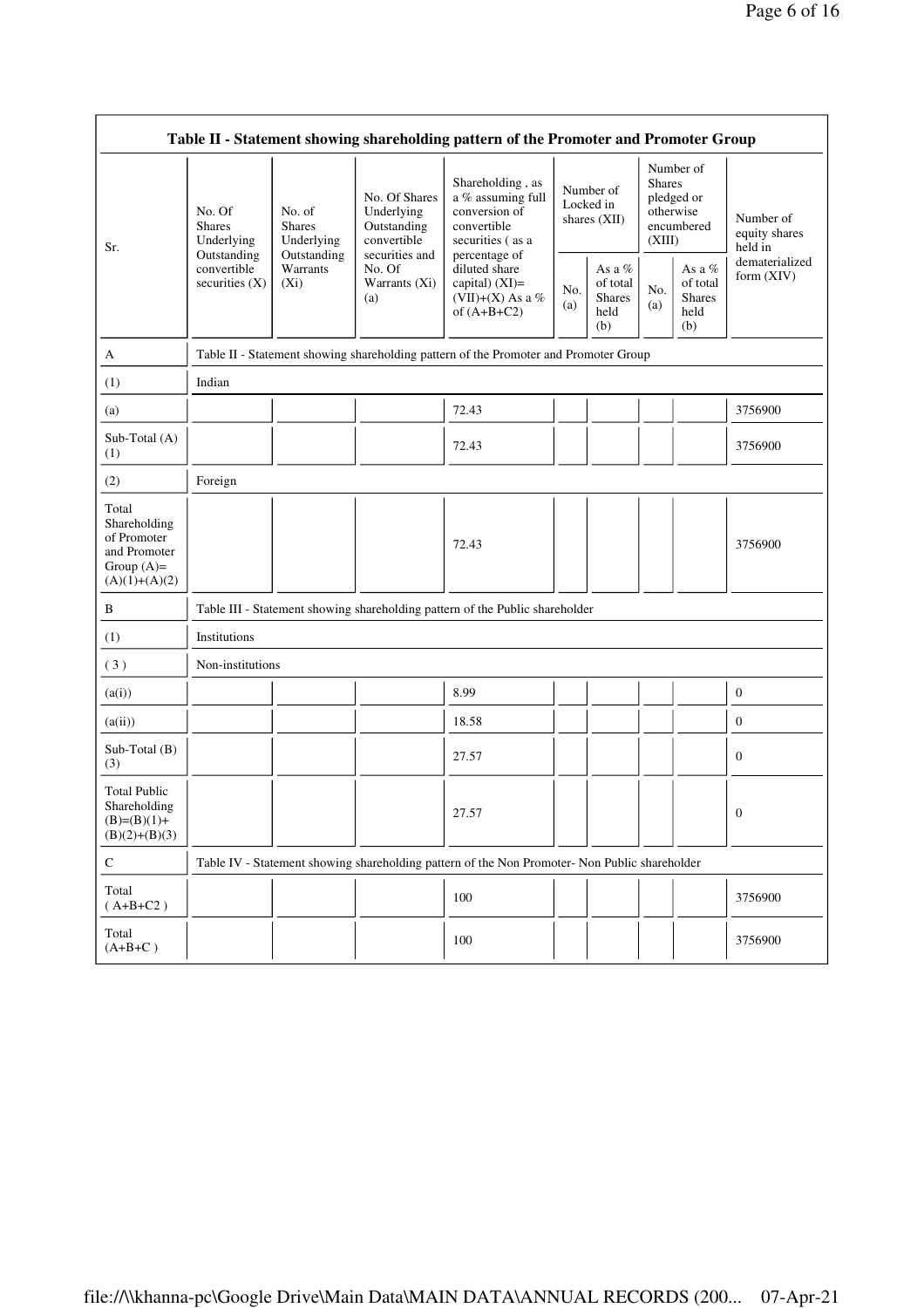|                                                                                                                                                                                              | <b>Individuals/Hindu undivided Family</b> |                           |                             |                      |                  |                      |  |  |  |  |  |  |  |
|----------------------------------------------------------------------------------------------------------------------------------------------------------------------------------------------|-------------------------------------------|---------------------------|-----------------------------|----------------------|------------------|----------------------|--|--|--|--|--|--|--|
| Searial No.                                                                                                                                                                                  | $\mathbf{1}$                              | $\sqrt{2}$                | 3                           | $\overline{4}$       | $\mathfrak s$    | 6                    |  |  |  |  |  |  |  |
| Name of the<br>Shareholders (I)                                                                                                                                                              | <b>ARUN KUMAR</b><br>SOOD                 | <b>AJAY KUMAR</b><br>SOOD | <b>ASHISH KUMAR</b><br>SOOD | <b>SHAMA</b><br>SOOD | <b>ALKA SOOD</b> | <b>SEEMA</b><br>SOOD |  |  |  |  |  |  |  |
| PAN (II)                                                                                                                                                                                     | AFIPS5564C                                | AFIPS5559P                | AIPPS7080P                  | ADGPS3452F           | ADNPS1282Q       | AIZPS1581R           |  |  |  |  |  |  |  |
| No. of fully paid<br>up equity shares<br>held (IV)                                                                                                                                           | 1762950                                   | 676200                    | 820050                      | 284550               | 1050             | 212100               |  |  |  |  |  |  |  |
| No. Of Partly paid-<br>up equity shares<br>held (V)                                                                                                                                          |                                           |                           |                             |                      |                  |                      |  |  |  |  |  |  |  |
| No. Of shares<br>underlying<br>Depository<br>Receipts (VI)                                                                                                                                   |                                           |                           |                             |                      |                  |                      |  |  |  |  |  |  |  |
| Total nos. shares<br>held $(VII) = (IV) +$<br>$(V)+(VI)$                                                                                                                                     | 1762950                                   | 676200                    | 820050                      | 284550               | 1050             | 212100               |  |  |  |  |  |  |  |
| Shareholding as a<br>% of total no. of<br>shares (calculated<br>as per SCRR,<br>1957) (VIII) As a<br>$%$ of $(A+B+C2)$                                                                       | 33.99                                     | 13.04                     | 15.81                       | 5.49                 | 0.02             | 4.09                 |  |  |  |  |  |  |  |
| Number of Voting Rights held in each class of securities (IX)                                                                                                                                |                                           |                           |                             |                      |                  |                      |  |  |  |  |  |  |  |
| Class eg: $X$                                                                                                                                                                                | 1762950                                   | 676200                    | 820050                      | 284550               | 1050             | 212100               |  |  |  |  |  |  |  |
| Class eg:y                                                                                                                                                                                   |                                           |                           |                             |                      |                  |                      |  |  |  |  |  |  |  |
| Total                                                                                                                                                                                        | 1762950                                   | 676200                    | 820050                      | 284550               | 1050             | 212100               |  |  |  |  |  |  |  |
| Total as a % of<br>Total Voting rights                                                                                                                                                       | 33.99                                     | 13.04                     | 15.81                       | 5.49                 | 0.02             | 4.09                 |  |  |  |  |  |  |  |
| No. Of Shares<br>Underlying<br>Outstanding<br>convertible<br>securities $(X)$                                                                                                                |                                           |                           |                             |                      |                  |                      |  |  |  |  |  |  |  |
| No. of Shares<br>Underlying<br>Outstanding<br>Warrants (Xi)                                                                                                                                  |                                           |                           |                             |                      |                  |                      |  |  |  |  |  |  |  |
| No. Of Shares<br>Underlying<br>Outstanding<br>convertible<br>securities and No.<br>Of Warrants (Xi)<br>(a)                                                                                   |                                           |                           |                             |                      |                  |                      |  |  |  |  |  |  |  |
| Shareholding, as a<br>% assuming full<br>conversion of<br>convertible<br>securities (as a<br>percentage of<br>diluted share<br>capital) $(XI) = (VII)$<br>$+(Xi)(a)$ As a % of<br>$(A+B+C2)$ | 33.99                                     | 13.04                     | 15.81                       | 5.49                 | 0.02             | 4.09                 |  |  |  |  |  |  |  |
| Number of Locked in shares (XII)                                                                                                                                                             |                                           |                           |                             |                      |                  |                      |  |  |  |  |  |  |  |
| No. $(a)$                                                                                                                                                                                    |                                           |                           |                             |                      |                  |                      |  |  |  |  |  |  |  |
| As a % of total                                                                                                                                                                              |                                           |                           |                             |                      |                  |                      |  |  |  |  |  |  |  |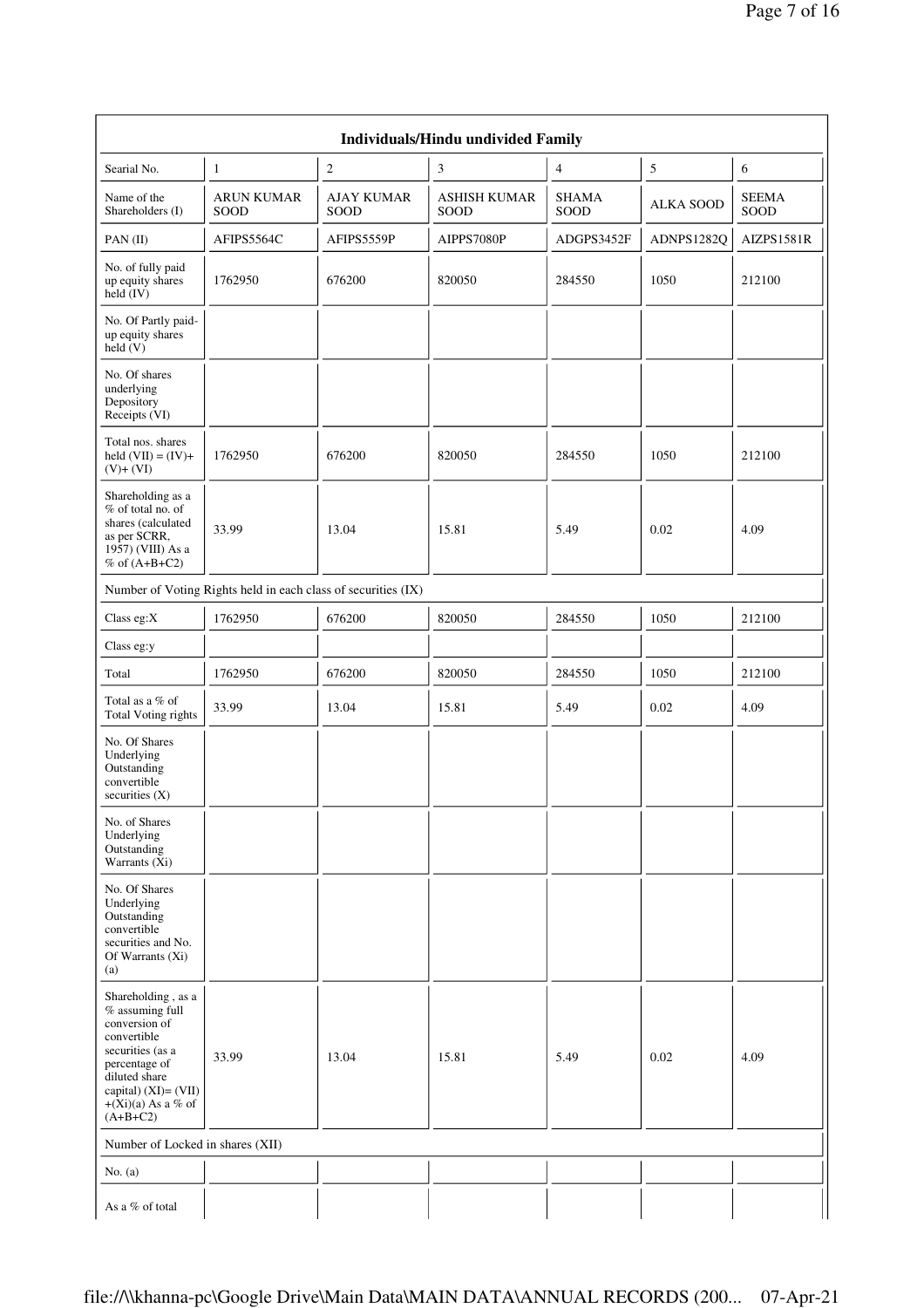| Shares held (b)                                                      |                                                         |          |          |          |          |          |
|----------------------------------------------------------------------|---------------------------------------------------------|----------|----------|----------|----------|----------|
|                                                                      | Number of Shares pledged or otherwise encumbered (XIII) |          |          |          |          |          |
| No. $(a)$                                                            |                                                         |          |          |          |          |          |
| As a % of total<br>Shares held (b)                                   |                                                         |          |          |          |          |          |
| Number of equity<br>shares held in<br>dematerialized<br>form $(XIV)$ | 1762950                                                 | 676200   | 820050   | 284550   | 1050     | 212100   |
| Reason for not providing PAN                                         |                                                         |          |          |          |          |          |
| Reason for not<br>providing PAN                                      |                                                         |          |          |          |          |          |
| Shareholder type                                                     | Promoter                                                | Promoter | Promoter | Promoter | Promoter | Promoter |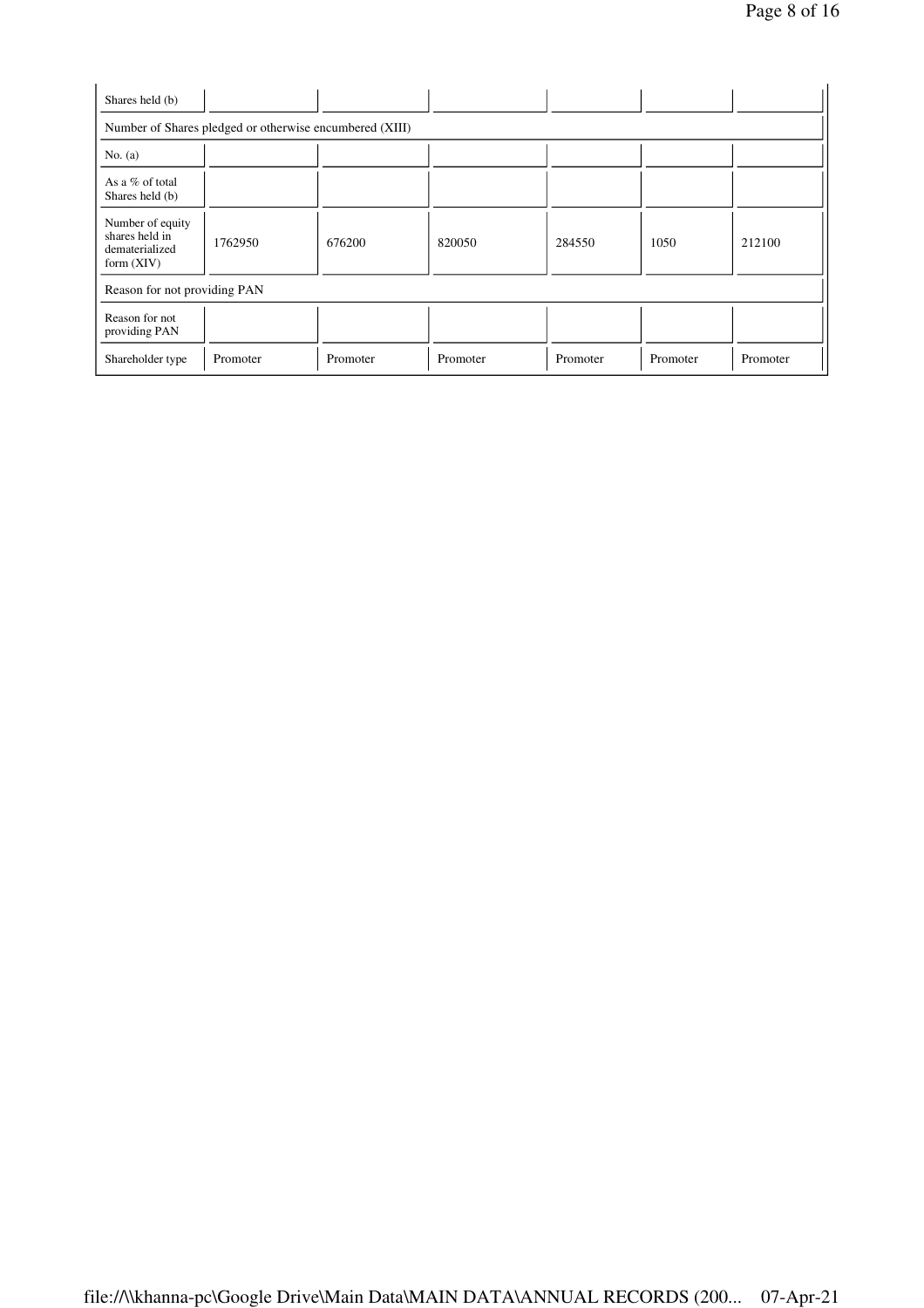|                                                                                                                                                                                                   | Individuals/Hindu undivided Family |  |  |  |  |  |  |  |  |
|---------------------------------------------------------------------------------------------------------------------------------------------------------------------------------------------------|------------------------------------|--|--|--|--|--|--|--|--|
| Searial No.                                                                                                                                                                                       |                                    |  |  |  |  |  |  |  |  |
| Name of the<br>Shareholders (I)                                                                                                                                                                   | Click here to go back              |  |  |  |  |  |  |  |  |
| PAN(II)                                                                                                                                                                                           | Total                              |  |  |  |  |  |  |  |  |
| No. of fully paid<br>up equity shares<br>held $(IV)$                                                                                                                                              | 3756900                            |  |  |  |  |  |  |  |  |
| No. Of Partly paid-<br>up equity shares<br>held $(V)$                                                                                                                                             |                                    |  |  |  |  |  |  |  |  |
| No. Of shares<br>underlying<br>Depository<br>Receipts (VI)                                                                                                                                        |                                    |  |  |  |  |  |  |  |  |
| Total nos. shares<br>held $(VII) = (IV) +$<br>$(V)+(VI)$                                                                                                                                          | 3756900                            |  |  |  |  |  |  |  |  |
| Shareholding as a<br>% of total no. of<br>shares (calculated<br>as per SCRR,<br>1957) (VIII) As a<br>$%$ of $(A+B+C2)$                                                                            | 72.43                              |  |  |  |  |  |  |  |  |
| Number of Voting Rights held in each class of securities (IX)                                                                                                                                     |                                    |  |  |  |  |  |  |  |  |
| Class eg:X                                                                                                                                                                                        | 3756900                            |  |  |  |  |  |  |  |  |
| Class eg:y                                                                                                                                                                                        |                                    |  |  |  |  |  |  |  |  |
| Total                                                                                                                                                                                             | 3756900                            |  |  |  |  |  |  |  |  |
| Total as a % of<br><b>Total Voting rights</b>                                                                                                                                                     | 72.43                              |  |  |  |  |  |  |  |  |
| No. Of Shares<br>Underlying<br>Outstanding<br>convertible<br>securities $(X)$                                                                                                                     |                                    |  |  |  |  |  |  |  |  |
| No. of Shares<br>Underlying<br>Outstanding<br>Warrants (Xi)                                                                                                                                       |                                    |  |  |  |  |  |  |  |  |
| No. Of Shares<br>Underlying<br>Outstanding<br>convertible<br>securities and No.<br>Of Warrants (Xi)<br>(a)                                                                                        |                                    |  |  |  |  |  |  |  |  |
| Shareholding, as a<br>% assuming full<br>conversion of<br>convertible<br>securities (as a<br>percentage of<br>diluted share<br>capital) (XI)= (VII)<br>$+(\tilde{X}i)(a)$ As a % of<br>$(A+B+C2)$ | 72.43                              |  |  |  |  |  |  |  |  |
| Number of Locked in shares (XII)                                                                                                                                                                  |                                    |  |  |  |  |  |  |  |  |
| No. $(a)$                                                                                                                                                                                         |                                    |  |  |  |  |  |  |  |  |
| As a % of total                                                                                                                                                                                   |                                    |  |  |  |  |  |  |  |  |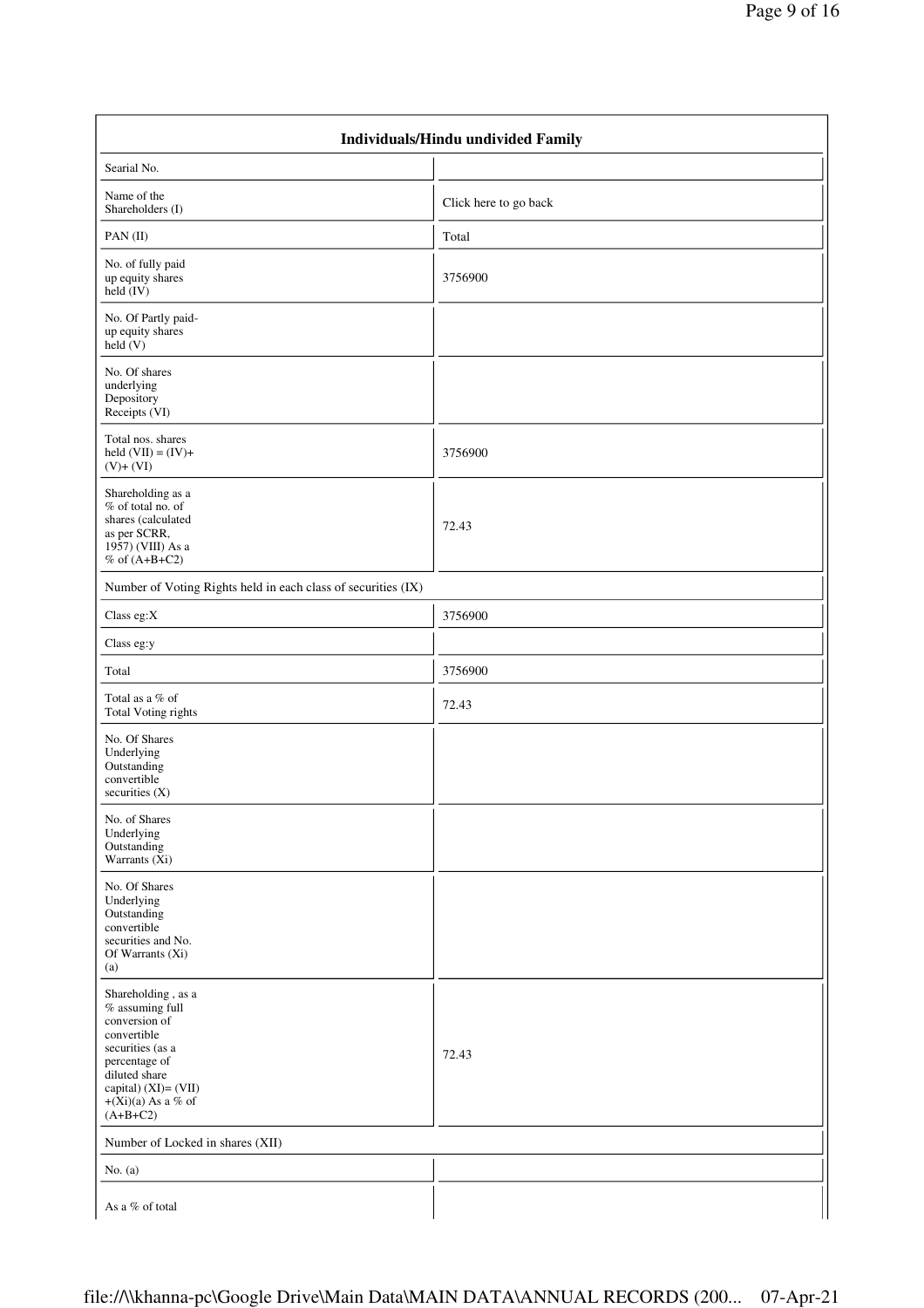| Shares held (b)                                                      |         |
|----------------------------------------------------------------------|---------|
| Number of Shares pledged or otherwise encumbered (XIII)              |         |
| No. $(a)$                                                            |         |
| As a % of total<br>Shares held (b)                                   |         |
| Number of equity<br>shares held in<br>dematerialized<br>form $(XIV)$ | 3756900 |
| Reason for not providing PAN                                         |         |
| Reason for not<br>providing PAN                                      |         |
| Shareholder type                                                     |         |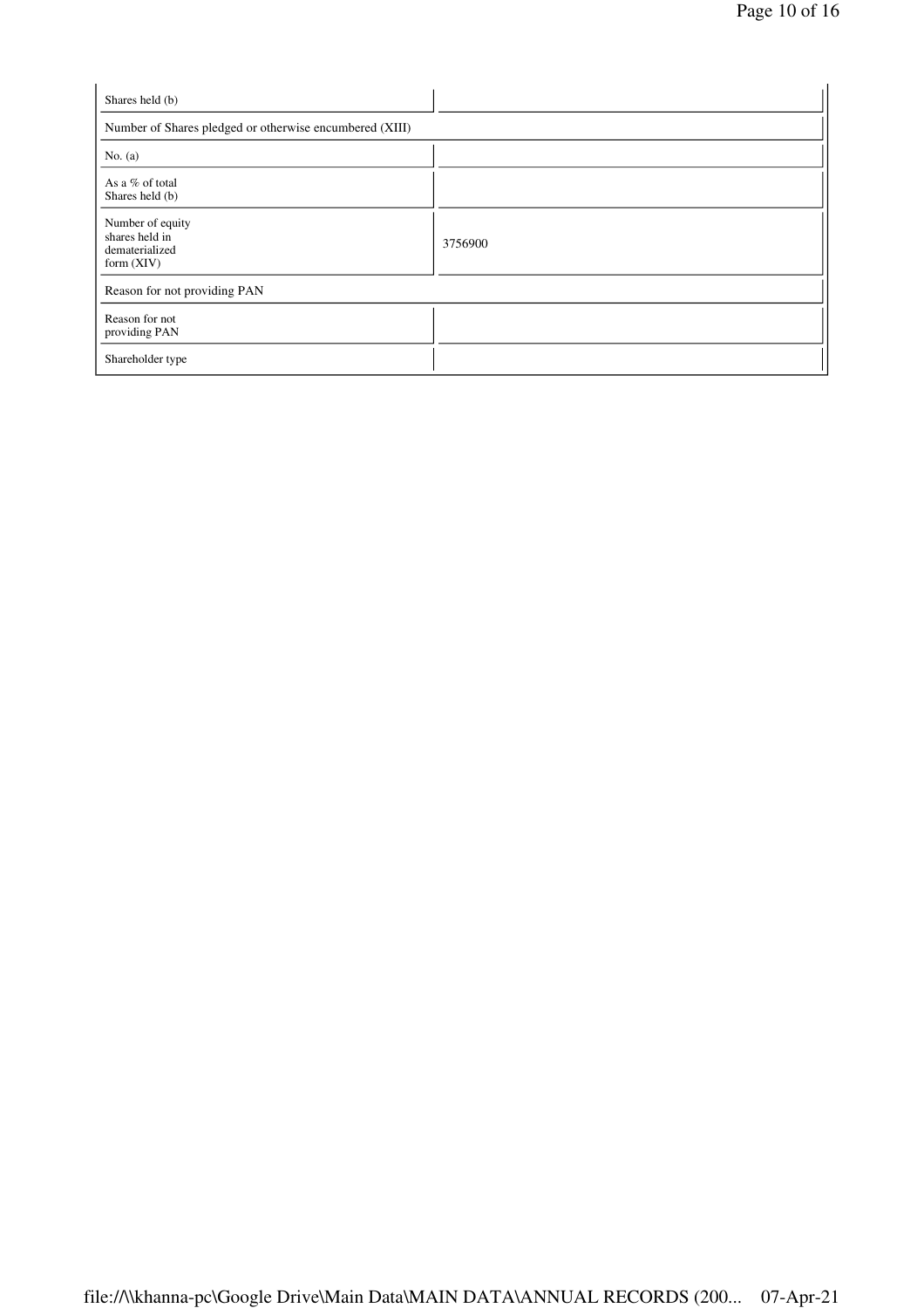|                                                                                                                                                                                        |                                                |                                  |                         |                                                 | Individuals - ii. Individual shareholders holding nominal share capital in excess of Rs. 2 lakhs. |                              |                                |  |  |  |  |
|----------------------------------------------------------------------------------------------------------------------------------------------------------------------------------------|------------------------------------------------|----------------------------------|-------------------------|-------------------------------------------------|---------------------------------------------------------------------------------------------------|------------------------------|--------------------------------|--|--|--|--|
| Searial No.                                                                                                                                                                            | 1                                              | $\overline{c}$                   | 3                       | $\overline{4}$                                  | $\mathfrak{S}$                                                                                    | 6                            | $\boldsymbol{7}$               |  |  |  |  |
| Name of the<br>Shareholders (I)                                                                                                                                                        | <b>RAGBIR</b><br><b>SINGH</b><br><b>PANCAL</b> | <b>PARAMJEET</b><br><b>SINGH</b> | <b>RAJINDER</b><br>KAUR | <b>PREET</b><br><b>MOHINDER</b><br><b>SINGH</b> | <b>VINOD</b><br>SAGAR<br>SOOD                                                                     | <b>RENU</b><br><b>SHARMA</b> | <b>RAKESH</b><br><b>DHANDA</b> |  |  |  |  |
| PAN(II)                                                                                                                                                                                | BANPS9105E                                     | AENPS9340L                       | ACNPK2410K              | ANLPS3772R                                      | AHWPS9340L                                                                                        | ADTPS7600N                   | ZZZZZ9999Z                     |  |  |  |  |
| No. of fully paid<br>up equity shares<br>held (IV)                                                                                                                                     | 212100                                         | 105000                           | 86100                   | 84000                                           | 73500                                                                                             | 73500                        | 54600                          |  |  |  |  |
| No. Of Partly<br>paid-up equity<br>shares held (V)                                                                                                                                     |                                                |                                  |                         |                                                 |                                                                                                   |                              |                                |  |  |  |  |
| No. Of shares<br>underlying<br>Depository<br>Receipts (VI)                                                                                                                             |                                                |                                  |                         |                                                 |                                                                                                   |                              |                                |  |  |  |  |
| Total nos. shares<br>held $(VII) = (IV)$<br>$+(V)+(VI)$                                                                                                                                | 212100                                         | 105000                           | 86100                   | 84000                                           | 73500                                                                                             | 73500                        | 54600                          |  |  |  |  |
| Shareholding as<br>a % of total no.<br>of shares<br>(calculated as<br>per SCRR, 1957)<br>(VIII) As a % of<br>$(A+B+C2)$                                                                | 4.09                                           | 2.02                             | 1.66                    | 1.62                                            | 1.42                                                                                              | 1.42                         | 1.05                           |  |  |  |  |
| Number of Voting Rights held in each class of securities (IX)                                                                                                                          |                                                |                                  |                         |                                                 |                                                                                                   |                              |                                |  |  |  |  |
| Class eg: X                                                                                                                                                                            | 212100                                         | 105000                           | 86100                   | 84000                                           | 73500                                                                                             | 73500                        | 54600                          |  |  |  |  |
| Class eg:y                                                                                                                                                                             |                                                |                                  |                         |                                                 |                                                                                                   |                              |                                |  |  |  |  |
| Total                                                                                                                                                                                  | 212100                                         | 105000                           | 86100                   | 84000                                           | 73500                                                                                             | 73500                        | 54600                          |  |  |  |  |
| Total as a $\%$ of<br><b>Total Voting</b><br>rights                                                                                                                                    | 4.09                                           | 2.02                             | 1.66                    | 1.62                                            | 1.42                                                                                              | 1.42                         | 1.05                           |  |  |  |  |
| No. Of Shares<br>Underlying<br>Outstanding<br>convertible<br>securities $(X)$                                                                                                          |                                                |                                  |                         |                                                 |                                                                                                   |                              |                                |  |  |  |  |
| No. of Shares<br>Underlying<br>Outstanding<br>Warrants (Xi)                                                                                                                            |                                                |                                  |                         |                                                 |                                                                                                   |                              |                                |  |  |  |  |
| No. Of Shares<br>Underlying<br>Outstanding<br>convertible<br>securities and<br>No. Of Warrants<br>(Xi)(a)                                                                              |                                                |                                  |                         |                                                 |                                                                                                   |                              |                                |  |  |  |  |
| Shareholding, as<br>a % assuming<br>full conversion<br>of convertible<br>securities (as a<br>percentage of<br>diluted share<br>capital) $(XI)=$<br>$(VII)+(X)$ As a<br>% of $(A+B+C2)$ | 4.09                                           | 2.02                             | 1.66                    | 1.62                                            | 1.42                                                                                              | 1.42                         | 1.05                           |  |  |  |  |
| Number of Locked in shares (XII)                                                                                                                                                       |                                                |                                  |                         |                                                 |                                                                                                   |                              |                                |  |  |  |  |
|                                                                                                                                                                                        |                                                |                                  |                         |                                                 |                                                                                                   |                              |                                |  |  |  |  |

 $\Gamma$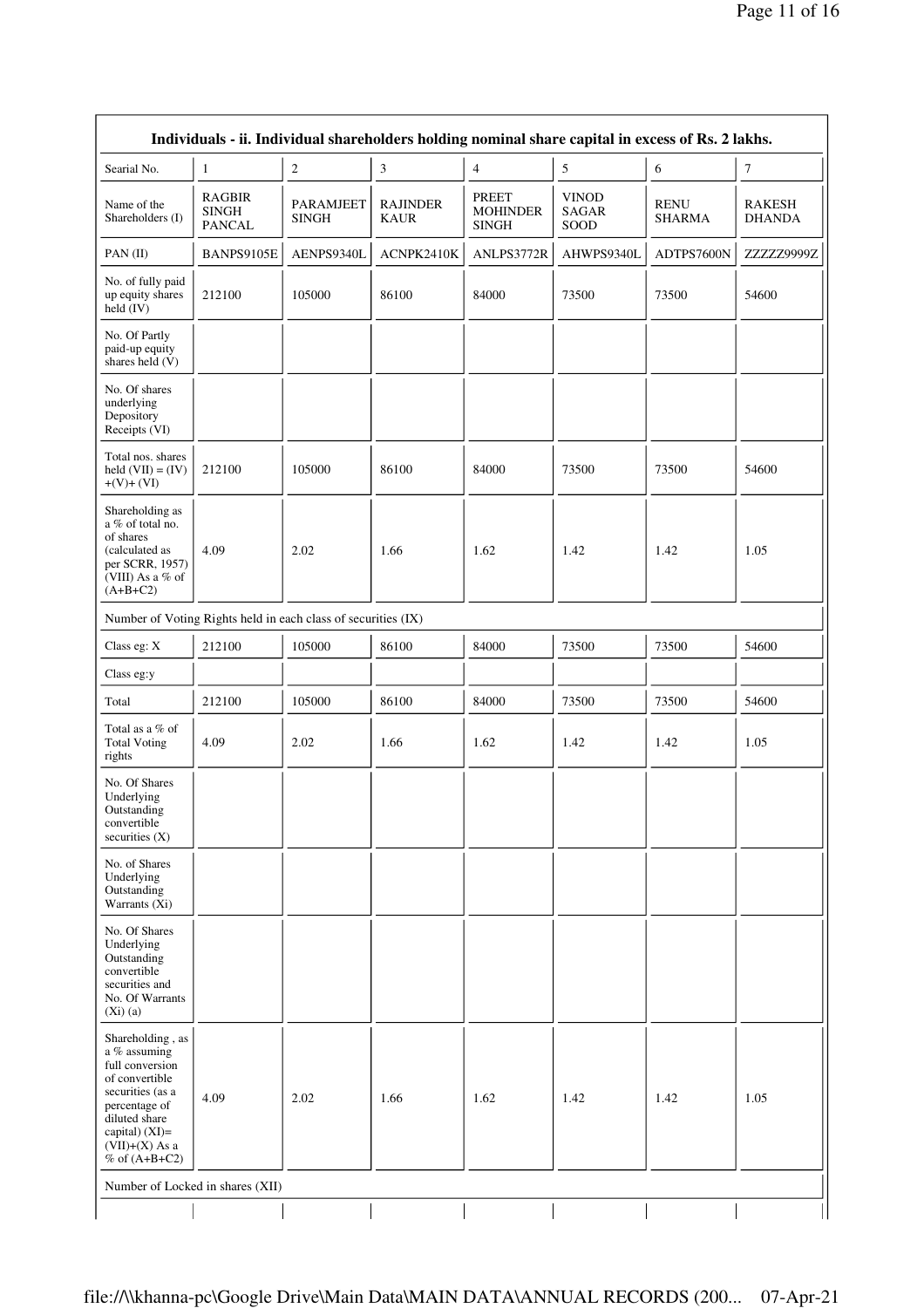| No. $(a)$                                                               |          |                |                |                |              |          |                               |
|-------------------------------------------------------------------------|----------|----------------|----------------|----------------|--------------|----------|-------------------------------|
| As a % of total<br>Shares held (b)                                      |          |                |                |                |              |          |                               |
| Number of<br>equity shares<br>held in<br>dematerialized<br>form $(XIV)$ | $\Omega$ | $\overline{0}$ | $\overline{0}$ | $\overline{0}$ | $\mathbf{0}$ | $\Omega$ | $\overline{0}$                |
| Reason for not providing PAN                                            |          |                |                |                |              |          |                               |
| Reason for not<br>providing PAN                                         |          |                |                |                |              |          | Textual<br>Information<br>(1) |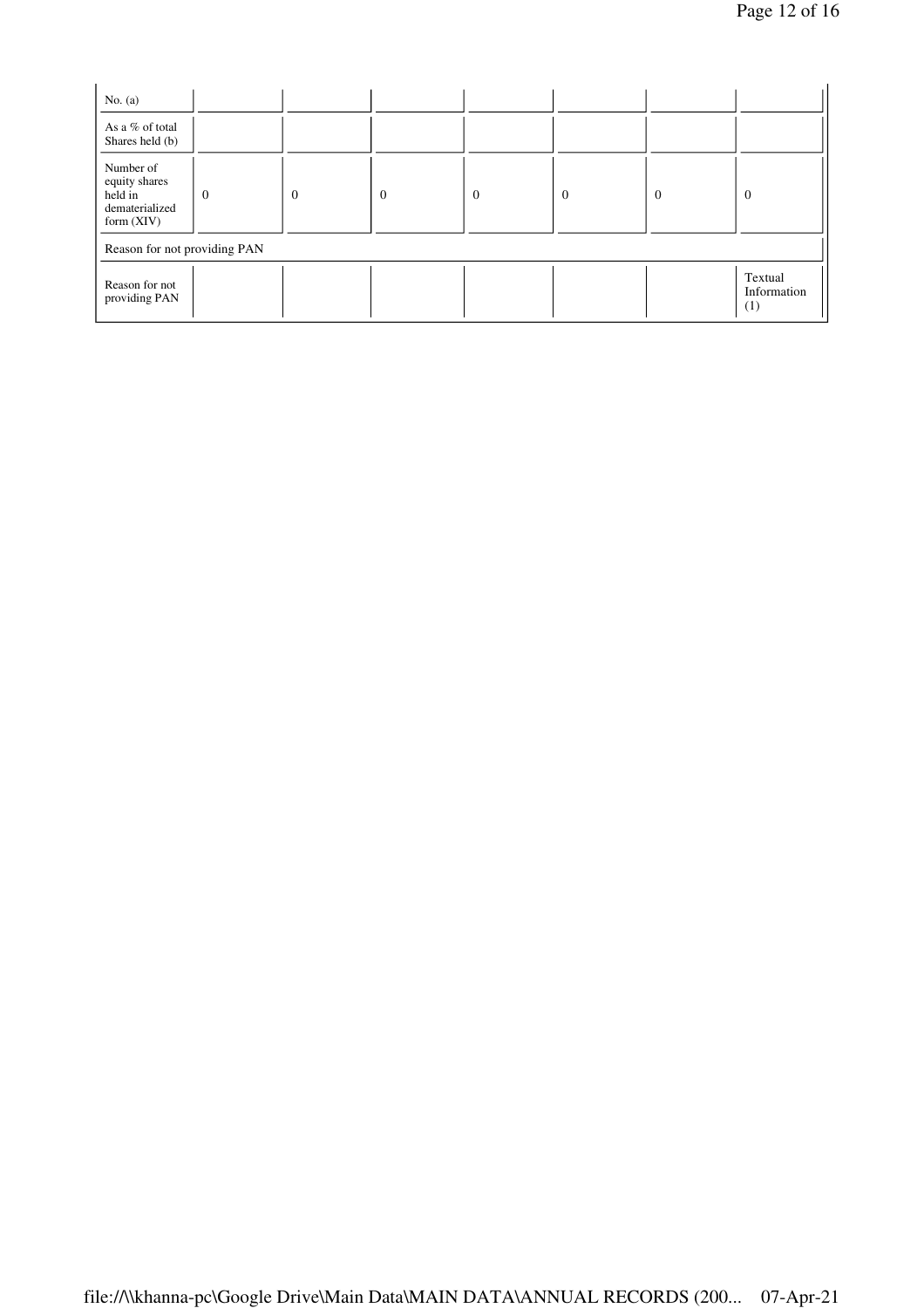| Individuals - ii. Individual shareholders holding nominal share capital in excess of Rs. 2 lakhs.                                                                                        |                       |
|------------------------------------------------------------------------------------------------------------------------------------------------------------------------------------------|-----------------------|
| Searial No.                                                                                                                                                                              |                       |
| Name of the<br>Shareholders (I)                                                                                                                                                          | Click here to go back |
| PAN(II)                                                                                                                                                                                  | Total                 |
| No. of fully paid<br>up equity shares<br>held (IV)                                                                                                                                       | 688800                |
| No. Of Partly paid-<br>up equity shares<br>$\text{held}(V)$                                                                                                                              |                       |
| No. Of shares<br>underlying<br>Depository<br>Receipts (VI)                                                                                                                               |                       |
| Total nos. shares<br>held $(VII) = (IV) +$<br>$(V)+(VI)$                                                                                                                                 | 688800                |
| Shareholding as a<br>% of total no. of<br>shares (calculated<br>as per SCRR,<br>1957) (VIII) As a<br>$%$ of $(A+B+C2)$                                                                   | 13.28                 |
| Number of Voting Rights held in each class of securities (IX)                                                                                                                            |                       |
| Class eg: X                                                                                                                                                                              | 688800                |
| Class eg:y                                                                                                                                                                               |                       |
| Total                                                                                                                                                                                    | 688800                |
| Total as a % of<br>Total Voting rights                                                                                                                                                   | 13.28                 |
| No. Of Shares<br>Underlying<br>Outstanding<br>convertible<br>securities $(X)$                                                                                                            |                       |
| No. of Shares<br>Underlying<br>Outstanding<br>Warrants $(X_i)$                                                                                                                           |                       |
| No. Of Shares<br>Underlying<br>Outstanding<br>convertible<br>securities and No.<br>Of Warrants (Xi)<br>(a)                                                                               |                       |
| Shareholding, as a<br>% assuming full<br>conversion of<br>convertible<br>securities (as a<br>percentage of<br>diluted share<br>capital) $(XI) = (VII)$<br>$+(X)$ As a % of<br>$(A+B+C2)$ | 13.28                 |
| Number of Locked in shares (XII)                                                                                                                                                         |                       |
| No. $(a)$                                                                                                                                                                                |                       |
| As a % of total                                                                                                                                                                          |                       |

 $\Gamma$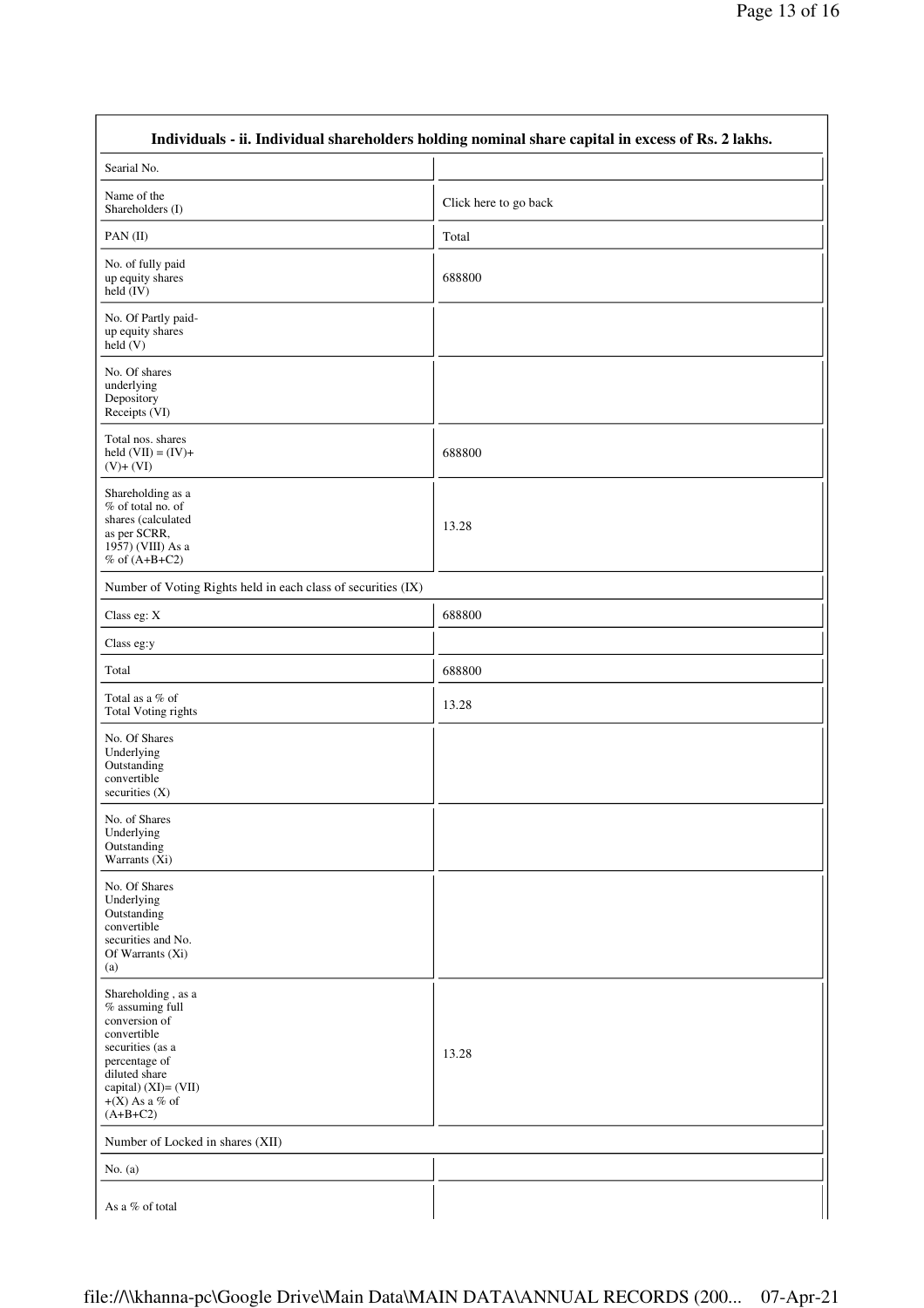| Shares held (b)                                                      |          |
|----------------------------------------------------------------------|----------|
| Number of equity<br>shares held in<br>dematerialized<br>form $(XIV)$ | $\Omega$ |
| Reason for not providing PAN                                         |          |
| Reason for not<br>providing PAN                                      |          |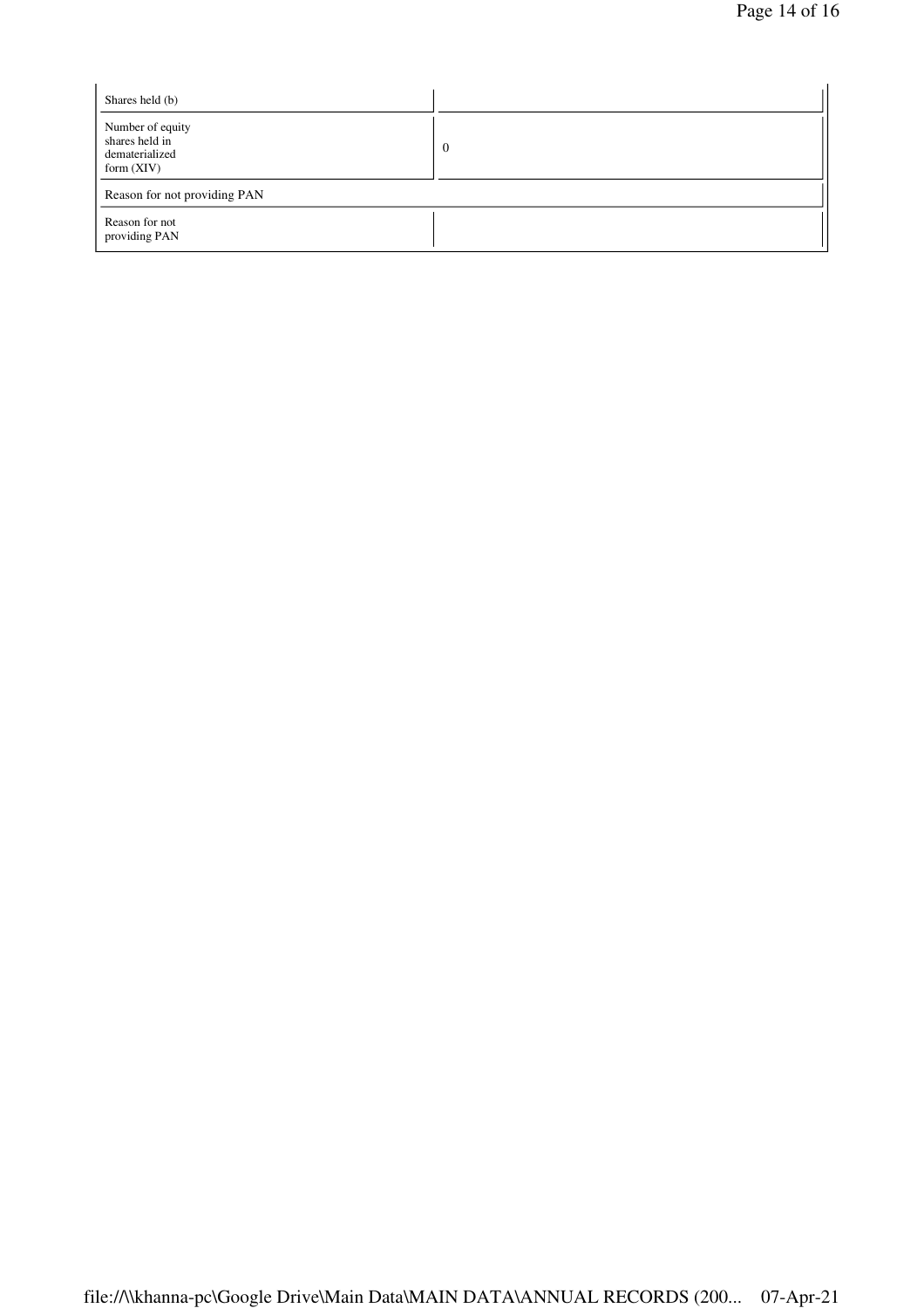| <b>Text Block</b>      |                                                                                                   |
|------------------------|---------------------------------------------------------------------------------------------------|
| Textual Information(1) | Sent a request letter to shareholder for requesting for their PAN, reply for the same is awaited. |